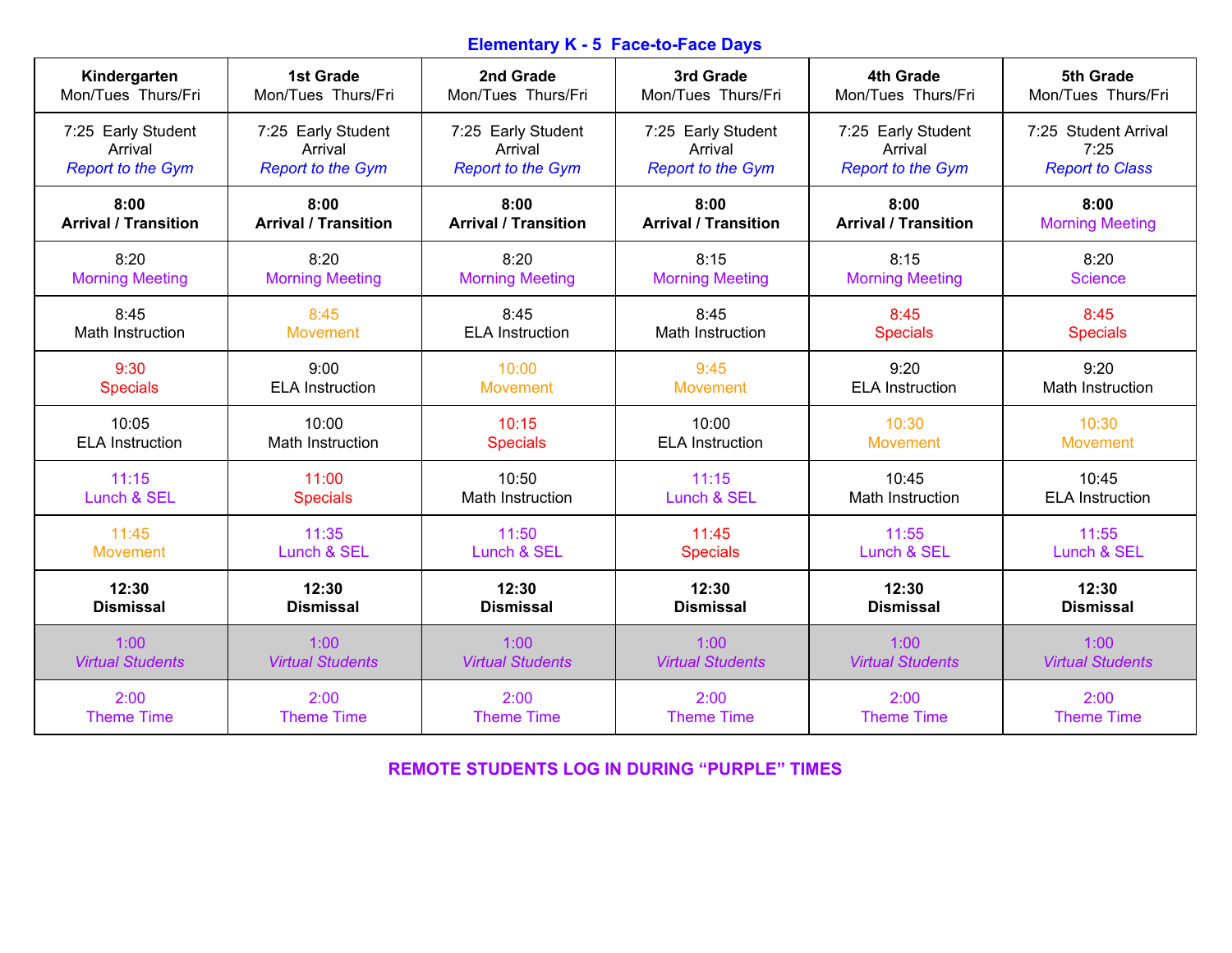| Kindergarten               | <b>1st Grade</b>           | 2nd Grade                  | 3rd Grade                  | 4th Grade                  | 5th Grade                  |
|----------------------------|----------------------------|----------------------------|----------------------------|----------------------------|----------------------------|
| Mon/Tues Thurs/Fri         | Mon/Tues Thurs/Fri         | Mon/Tues Thurs/Fri         | Mon/Tues Thurs/Fri         | Mon/Tues Thurs/Fri         | Mon/Tues Thurs/Fri         |
| 8:20                       | 8:20                       | 8:20                       | 8:15                       | 8:15                       | 8:00                       |
| <b>Morning Meeting</b>     | <b>Morning Meeting</b>     | <b>Morning Meeting</b>     | <b>Morning Meeting</b>     | <b>Morning Meeting</b>     | <b>Morning Meeting</b>     |
| 8:45                       | 8:45                       | 8:45                       | 8:45                       | 8:45                       | 8:20                       |
| <b>Reading Work</b>        | <b>Reading Work</b>        | <b>Reading Work</b>        | Reading Work               | <b>Reading Work</b>        | <b>Science</b>             |
| 9:00                       | 9:00                       | 9:15                       | 9:15                       | 9:15                       | 8:45                       |
| <b>Fitness Activities</b>  | <b>Fitness Activities</b>  | <b>Fitness Activities</b>  | <b>Fitness Activities</b>  | <b>Fitness Activities</b>  | <b>Fitness Activities</b>  |
| 9:20                       | 9:20                       | 9:40                       | 9:40                       | 9:40                       | 9:00                       |
| <b>Free Play</b>           | <b>Free Play</b>           | <b>Free Play</b>           | <b>Free Time</b>           | <b>Free Time</b>           | <b>Math Work</b>           |
| 10:20                      | 10:20                      | 10:40                      | 10:25                      | 10:20                      | 9:45                       |
| <b>Reading Work</b>        | Math Work                  | Math Work                  | Math Work                  | Math Work                  | <b>Free Time</b>           |
| 10:50                      | 10:50                      | 11:10                      | 10:55                      | 10:55                      | 10:15                      |
| <b>Movement</b>            | <b>Movement</b>            | <b>Movement</b>            | <b>Movement</b>            | <b>Movement</b>            | Reading & Writing          |
| 11:15                      | 11:10                      | 11:35                      | 11:15                      | 11:20                      | 11:15                      |
| Lunch & SEL                | Writing                    | Writing                    | Lunch & SEL                | Writing                    | <b>Movement</b>            |
| 11:45                      | 11:35                      | 11:50                      | 11:45                      | 11:55                      | 11:55                      |
| Writing                    | Lunch & SEL                | Lunch & SEL                | Writing                    | Lunch & SEL                | Lunch & SEL                |
| 12:00                      | 12:00                      | 12:20                      | 12:20                      | 12:20                      | 12:20                      |
| <b>Character Education</b> | <b>Character Education</b> | <b>Character Education</b> | <b>Character Education</b> | <b>Character Education</b> | <b>Character Education</b> |
| M or Th = Spanish $@$      | M or Th = Spanish $@$      | M or Th = Spanish $@$      | M or Th = Spanish $@$      | M or Th = Spanish $@$      | M or Th = Spanish $@$      |
| 12:30                      | 12:30                      | 12:30                      | 12:30                      | 12:30                      | 12:30                      |
| $1:00 - 2:00$              | $1:00 - 2:00$              | $1:00 - 2:00$              | $1:00 - 2:00$              | $1:00 - 2:00$              | $1:00 - 2:00$              |
| <b>Scheduled Session</b>   | <b>Scheduled Session</b>   | <b>Scheduled Session</b>   | <b>Scheduled Session</b>   | <b>Scheduled Session</b>   | <b>Scheduled Session</b>   |
| 2:00                       | 2:00                       | 2:00                       | 2:00                       | 2:00                       | 2:00                       |
| <b>Theme Time</b>          | <b>Theme Time</b>          | <b>Theme Time</b>          | <b>Theme Time</b>          | <b>Theme Time</b>          | <b>Theme Time</b>          |
| 2:45                       | 2:45                       | 2:45                       | 2:45                       | 2:45                       | 2:45                       |
| School Over                | School Over                | School Over                | School Over                | School Over                | School Over                |

This is only a suggestion! Families are allowed to create their own schedules to meet their needs. We highly encourage allowing students to log in during the "Purple Blocks" to get interaction with peers and teachers!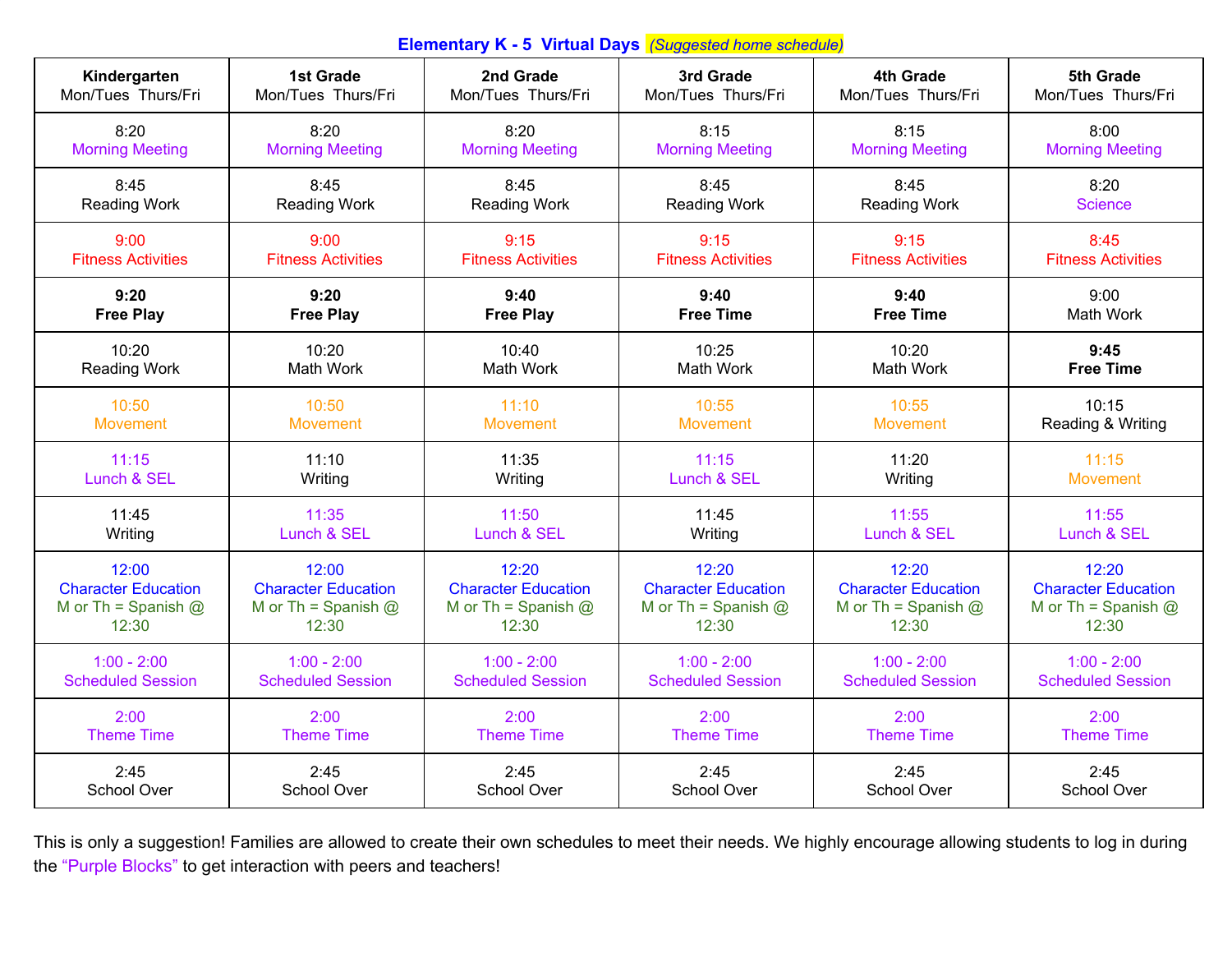## **Middle School Face-to-Face Days**

| <b>6th Grade</b>       | <b>7th Grade</b>            | 8th Grade                   |
|------------------------|-----------------------------|-----------------------------|
| Mon/Tues Thurs/Fri     | Mon/Tues Thurs/Fri          | Mon/Tues Thurs/Fri          |
| 7:25                   | 7:25                        | 7:25                        |
| <b>Student Arrival</b> | <b>Student Arrival</b>      | <b>Student Arrival</b>      |
| <b>Report to Class</b> | <b>Report to Class</b>      | <b>Report to Class</b>      |
| 8:00                   | 8:00                        | 8:00                        |
| <b>Morning Meeting</b> | <b>Morning Meeting</b>      | <b>Morning Meeting</b>      |
| $8:20 - 9:20$          | $8:20 - 9:20$               | $8:20 - 9:20$               |
| Math                   | Science                     | ELA / SS                    |
| $9:25 - 10:25$         | $9:25 - 10:25$              | $9:25 - 10:25$              |
| Science                | ELA / SS                    | Math                        |
| $10:30 - 10:50$        | $10:30 - 10:50$             | $10:30 - 10:50$             |
| <b>SEL</b>             | <b>SEL</b>                  | <b>SEL</b>                  |
| $10:50 - 11:50$        | $10:50 - 11:50$             | $10:50 - 11:50$             |
| ELA / SS               | Math                        | Science                     |
| 11:55                  | 11:55                       | 11:55                       |
| Lunch                  | Lunch                       | Lunch                       |
| 12:30                  | 12:30                       | 12:30                       |
| <b>Dismissal</b>       | <b>Dismissal</b>            | <b>Dismissal</b>            |
| $1:00 - 1:25$          | $1:00 - 1:25$               | $1:00 - 1:25$               |
| <b>Virtual Math</b>    | <b>Virtual ELA/SS</b>       | <b>Virtual Science</b>      |
| 1:25                   | $1:30 - 1:55$               | $1:30 - 1:55$               |
| <b>Specials</b>        | <b>Virtual Science</b>      | <b>Virtual Math</b>         |
| $2:00 - 2:25$          | $2:00 - 2:25$               | $2:00 - 2:25$               |
| <b>Virtual Science</b> | <b>Virtual Math</b>         | <b>Virtual ELA/SS</b>       |
| $2:30 - 2:55$          | 2:30                        | 2:30                        |
| <b>ELA/SS</b>          | Specials: Monday / Thursday | Specials: Monday / Thursday |
| 3:15                   | 3:15                        | 3:15                        |
| <b>Staff Dismissal</b> | <b>Staff Dismissal</b>      | <b>Staff Dismissal</b>      |

**REMOTE STUDENTS LOG IN DURING "PURPLE" TIMES**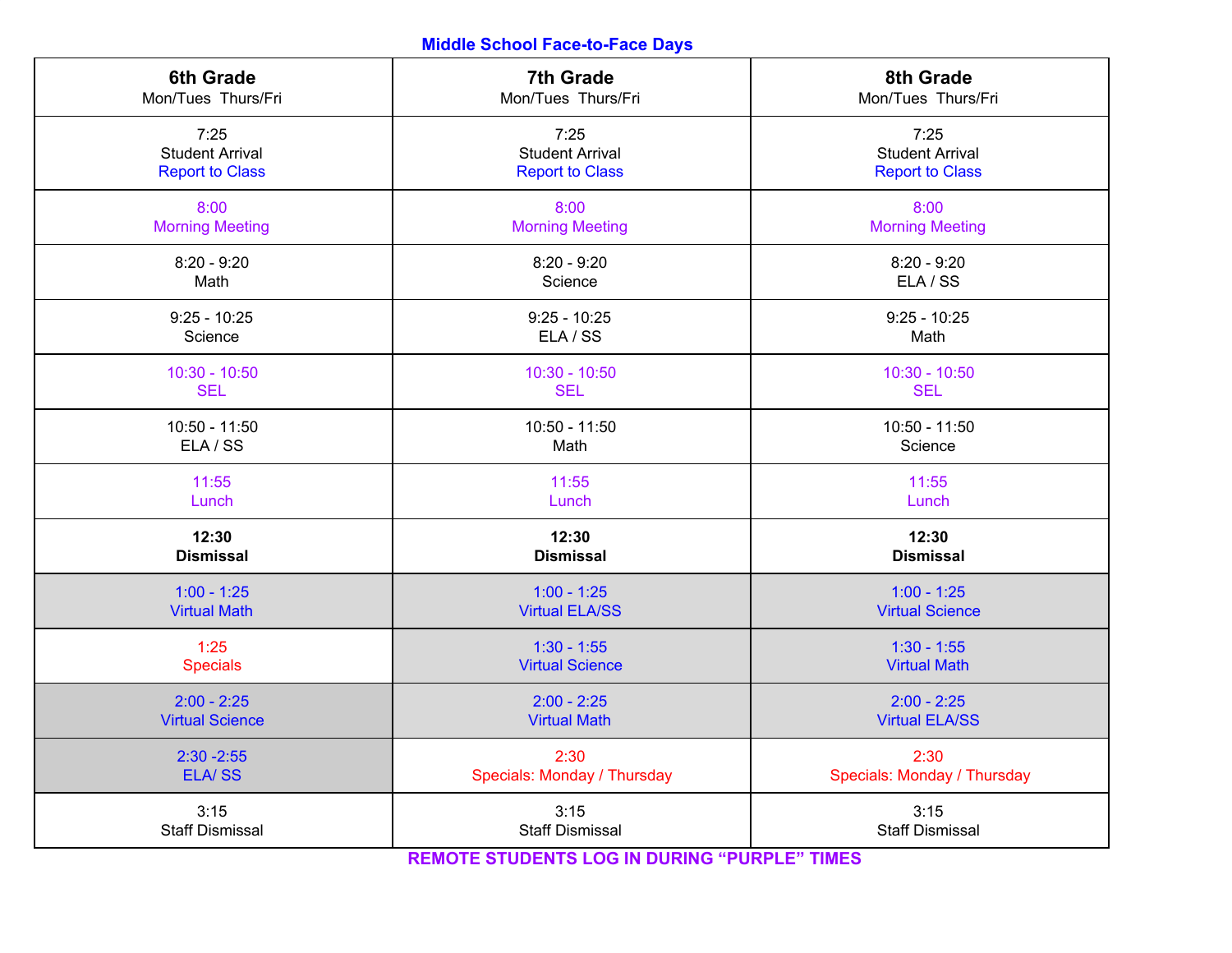**Middle School Virtual Days -** Suggested

| 6th Grade                                                  | 7th Grade                                                  | 8th Grade                                                        |
|------------------------------------------------------------|------------------------------------------------------------|------------------------------------------------------------------|
| Mon/Tues Thurs/Fri                                         | Mon/Tues Thurs/Fri                                         | Mon/Tues Thurs/Fri                                               |
| 8:00                                                       | 8:00                                                       | 8:00                                                             |
| <b>Morning Meeting</b>                                     | <b>Morning Meeting</b>                                     | <b>Morning Meeting</b>                                           |
| $8:20 - 9:20$                                              | $8:20 - 9:20$                                              | $8:20 - 9:20$                                                    |
| Classwork                                                  | Classwork                                                  | Classwork                                                        |
| 9:25                                                       | 9:25                                                       | 9:25                                                             |
| <b>Fitness Activities</b>                                  | <b>Fitness Activities</b>                                  | <b>Fitness Activities</b>                                        |
| 9:45                                                       | 9:45                                                       | 9:45                                                             |
| Classwork                                                  | Classwork                                                  | Classwork                                                        |
| 10:30                                                      | 10:30                                                      | 10:30                                                            |
| <b>SEL Time</b>                                            | <b>SEL Time</b>                                            | <b>SEL Time</b>                                                  |
| 10:50                                                      | 10:50                                                      | 10:50                                                            |
| <b>Free Time</b>                                           | <b>Free Time</b>                                           | <b>Free Time</b>                                                 |
| 11:20                                                      | 11:20                                                      | 11:20                                                            |
| Classwork                                                  | Classwork                                                  | Classwork                                                        |
| Spanish @ 11:30                                            | Spanish @ 11:30                                            | Spanish @ 11:30                                                  |
| 11:50                                                      | 11:50                                                      | 11:50                                                            |
| Lunch & SEL                                                | Lunch                                                      | Lunch                                                            |
| 12:20                                                      | 12:20                                                      | 12:20                                                            |
| <b>Character Education</b>                                 | <b>Character Education</b>                                 | <b>Character Education</b>                                       |
| 1:00                                                       | 1:00                                                       | 1:00                                                             |
| <b>Full Time Virtual Instruction</b>                       | <b>Full Time Virtual Instruction</b>                       | <b>Full Time Virtual Instruction</b>                             |
| 1:30<br>Specials: Monday / Thursday<br><b>Office Hours</b> |                                                            |                                                                  |
| 2:00<br><b>Full Time Virtual Instruction</b>               | 2:30<br>Specials: Monday / Thursday<br><b>Office Hours</b> | 2:30<br><b>Specials Monday / Thursday</b><br><b>Office Hours</b> |

This is only a suggestion! Families are allowed to create their own schedules to meet their needs. We highly encourage allowing students to log in during the "Purple Blocks" to get interaction with peers and teachers!